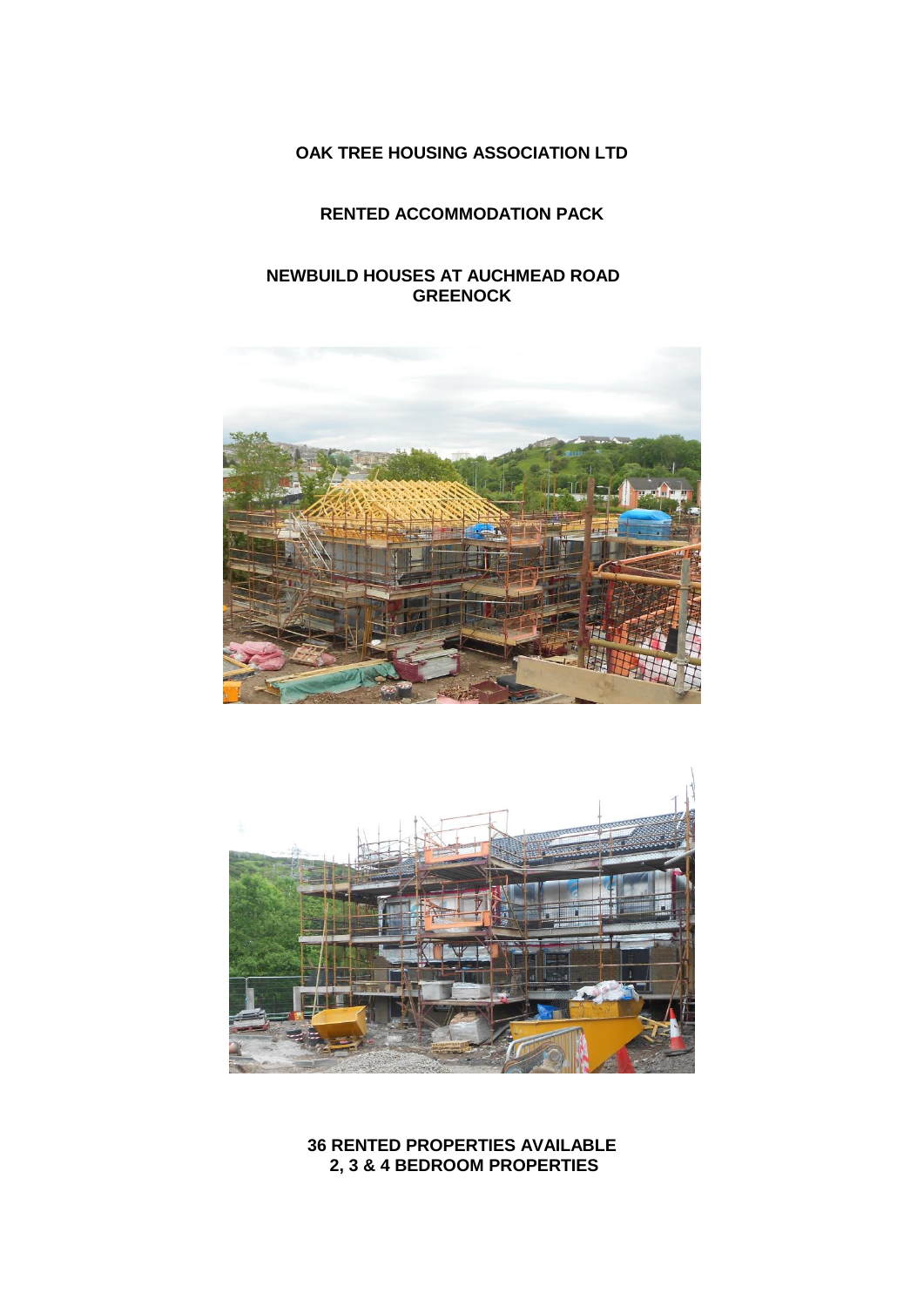## **1. Travel Directions**



## **2. Description of Site & Surroundings**

The houses are being built on the site of the former Ravenscraig Primary School. The site is located in Auchmead Road in the Braeside area of Greenock. There is a bus route and train station nearby, it is also very convenient for local schools and nurseries.

### **3. Details of Specification**

- Full gas central heating with condensing combination boiler
- Fully fitted kitchen and most properties have a dining area
- 2, 3 & 4 bedroom houses have an additional downstairs w.c.
- Fitted bathroom suite with over bath shower
- Double Glazed windows
- **Off Street Parking**
- **Energy Performance Certificate**
- Communal TV Digital System/Sky Q
- Solar panel roofs
- No white goods, floor coverings or blinds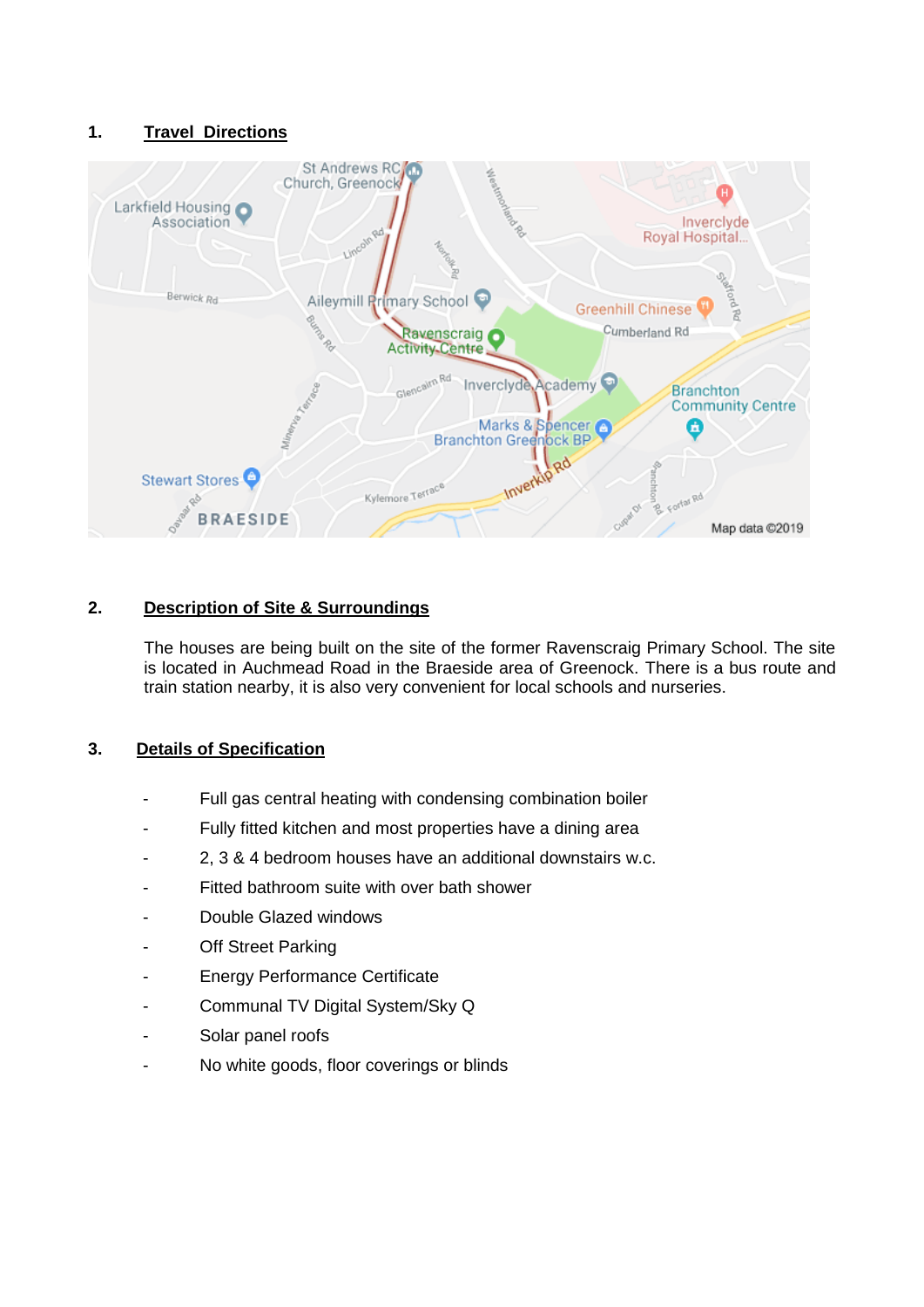### **4. Details of Accommodation Provided and Rental Prices**

The development provides the following accommodation for rent. **Rent is charged one month, in advance and you if you are offered a property, it is a condition of the offer that you pay one month's rent when you sign for the house.**

The suggested rents for the properties are as follows (these may change slightly in future). They do not include the service charge for environmental maintenance which will be added later.

| £382.18 per month |
|-------------------|
| £383.85 per month |
| £410.56 per month |
| £427.25 per month |
| £452.28 per month |
|                   |

The Council Tax bandings have still to be confirmed by Inverclyde Council.

### **5. Viewing Arrangements and Contact Details**

The houses are due for completion from November 2019 onwards and we hope that they will all be completed by early 2020.

Properties will be advertised in advance of completion of the houses and there will be several "Phases" advertised. You will be able to bid for more than one "Phase".

An Open Day will be arranged for all applicants who have been successful in their bid when the properties are ready for viewing and the contractor has agreed to allow access.

If you have any queries relating to this development please contact the Allocations Team who are based in our High Street offices at 41 High Street, Greenock. (Tel. 01475-807000).

#### **6. How to Apply**

Not all the properties will be advertised as some are let directly to applicants nominated by agencies that we have nomination agreements with. However most of the houses will be let via the Inverclyde Common Housing Register.

Cloch HA, Oak Tree HA, Larkfield HA & Link HA have created a common housing register to apply for our available housing. To bid for the Auchmead Road properties advertised you need to be registered on our joint housing list.

If you are an existing Oak Tree Housing Association tenant and are looking to transfer to these properties, you must have a clear rent account, no outstanding rechargeable repairs and your own house must be in good condition before you will be allowed to transfer.

If you want to make sure that your property will be passed for a transfer then please contact your Housing Officer for advice.